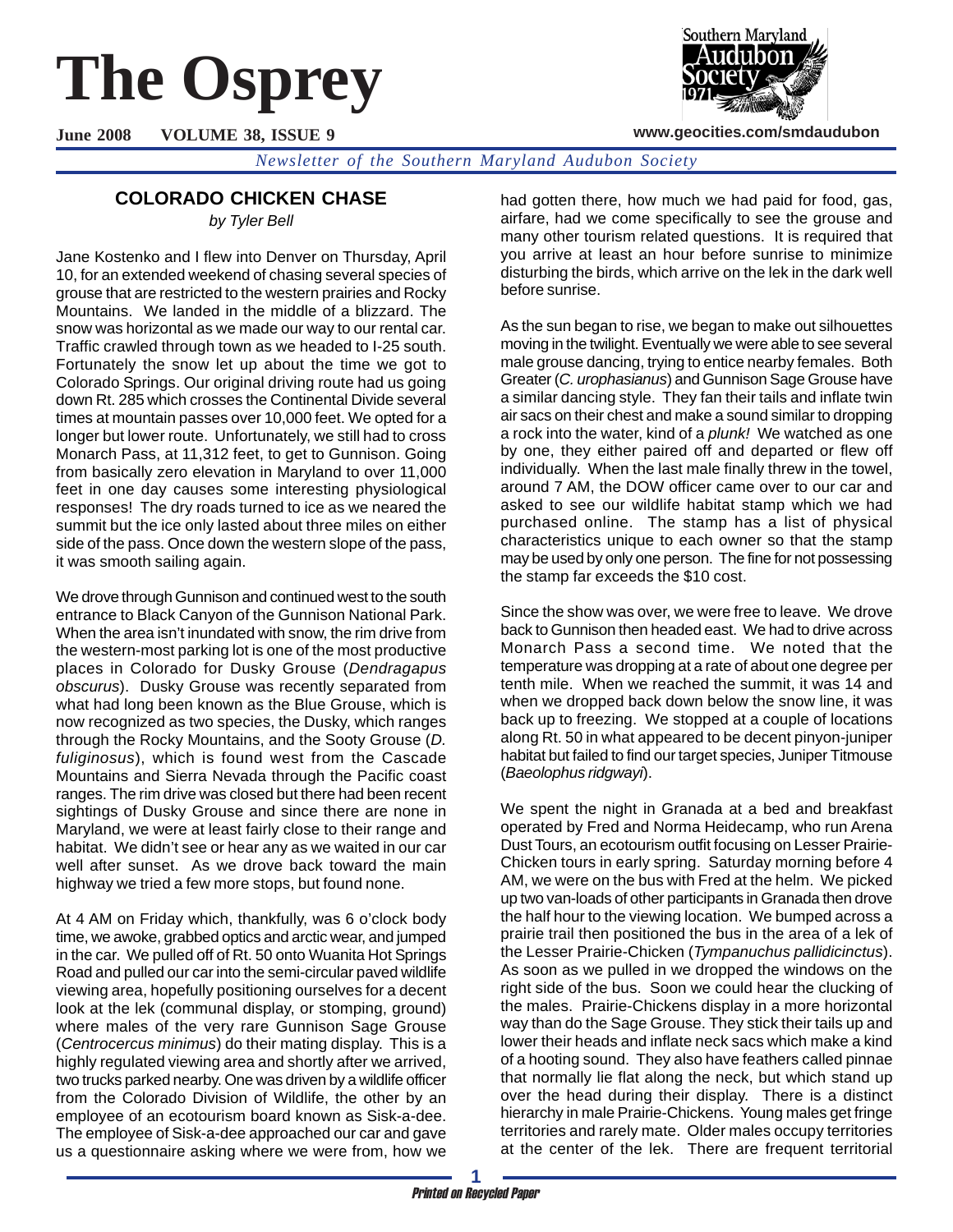squabbles which result in charging and short vertical flights with both males flailing at each other. Once the dispute is settled, they go right back to hooting. When copulation occurs, the female soon leaves the lek, but will usually visit another lek to mate with another alpha male to increase the odds of successful fertilization.

Sunday morning found us on yet another bus. We had booked a tour with the Wray Chamber of Commerce. The Wray COC, the CO DOW and a local rancher have been working in conjunction to provide excellent viewing opportunities at a lek of the Greater Prairie-Chicken (*T. cupido*). Unlike the previous two leks, we got off the bus and into a viewing trailer. When everyone was in position on the two-level bench seats, we turned off the interior lights and opened the viewing windows. Immediately we could hear males displaying very close by. Their main vocalization is known as booming which sounds similar to blowing across an empty bottle. Apart from being slightly larger than Lesser Prairie-Chickens, Greaters have bright orange neck sacs unlike the Lesser's reddish-purple sacs. During the Lewis and Clark Bicentennial, Jane and I were fortunate to attend a Pow-wow in Newtown, North Dakota. The Native American dancers frequently imitate the Prairie-Chicken male strutting with heads down and fanned tail feathers flying!

Once the prairie-chickens' dances began winding down, we headed to a nearby ranch for breakfast before heading our separate ways. Jane and I had a long drive from Wray to Allenspark, a tiny ski community on the front range of the Rockies just west of Boulder. During the winter, Rosy-Finches descend from the upper montane breeding ranges to forage in more snow-free areas in the foothills. The Fawnbrook Inn in Allenspark had been hosting several hundred Rosy-Finches which were mostly Brown-capped (*Leucosticte australis*) with a few Black Rosy-Finches (*L. atrata*), and Gray-crowned (*L. tephrocotis*) Rosy-Finches to represent all three species. We had seen both Black and Gray-crowned at Sandia Crest in New Mexico several years ago but had missed Brown-capped in New Mexico and during a previous visit to Colorado. When we arrived, another birder was already there. He had been waiting for about an hour with no luck. Within about 15 minutes, a brownish bird flew into the top of an aspen tree. It was a male Brown-capped. Soon, a flock of about 25 more arrived and briefly fed in the scattered black oil sunflower seeds at the inn. They stayed for about 5 minutes then flew off and didn't return for the remainder of our 90-minute stay.

The intense sun, the early morning hours, and long hours driving across a very large state had taken their toll. We headed back to our hotel near the airport and crashed early. We had put 1290 miles on the rental and experienced the lack of oxygen caused by living at sea level and ascending, without acclimation, to 11,000+ feet. But we also got to experience something unique in the natural world, the strange and bizarre mating rituals of Lesser and Greater Prairie-Chickens and Gunnison Sage Grouse. I can only imagine what it must have been like when the settlers first crossed the prairies when these species were at their peak of abundance. It must have been sensational!

For information about these three species and more I recommend these web sites: http://www.siskadee.org/, http://www.arenadusttours.com/,

http://www.wraychamber.net/prairiechicken.html, http://www.coloradocountybirding.com/

# **SMAS PRESIDENT GWEN BREWER HONORED FOR HER BIRD CONSERVATION WORK**

At the March 2008 North American Wildlife and Natural Resources Conference in Phoenix, Arizona, U.S. Fish and Wildlife Service Director and U. S. North American Bird Conservation Initiative (NABCI) Committee Chair, Dale Hall, honored **Gwen Brewer** of the Maryland Department of Natural Resources, **Steve Wendt** of Canadian Wildlife Service (retired), and **Wild at Heart**, an Arizona raptor rehabilitation organization, with an award for their unparalleled contributions to bird conservation at the local and regional levels. **Gwen Brewer**, was honored with a certificate at the recent Atlantic Coast Joint Venture Management Board meeting in North Carolina for her outstanding work at the regional level for bird conservation. She will receive her official award at a meeting this summer. Steve Wendt will be honored at an event this summer in Canada.

This is the second year of the Bird Conservation Awards from NABCI and the Association of Joint Venture Management Boards, given to those individuals and groups who have significantly advanced integrated bird conservation and management by increasing funding, broadening partnerships, and/or facilitating monitoring, research, modeling, or habitat conservation work.

Gwen Brewer is the Science Program Manager for the Maryland Department of Natural Resources. She has shown great leadership and dedication to protecting and restoring populations and habitats of North American birds by increasing the effectiveness and coordination of integrated bird conservation in the Atlantic Flyway region. Gwen is the Maryland representative on the Atlantic Coast Joint Venture Management Board, and the first and current chair of the Atlantic Coast Joint Venture Integrated Bird Conservation Committee, a position she has held since its inception in 2004.

In her position as Chair, Gwen works to increase communication among the regional bird conservation initiatives, to integrate information and priorities from each, and to present the highest common priorities for consideration by the Board and other partners. The Board is then able to use its resources to address these common issues and to seek funding and support from various sources.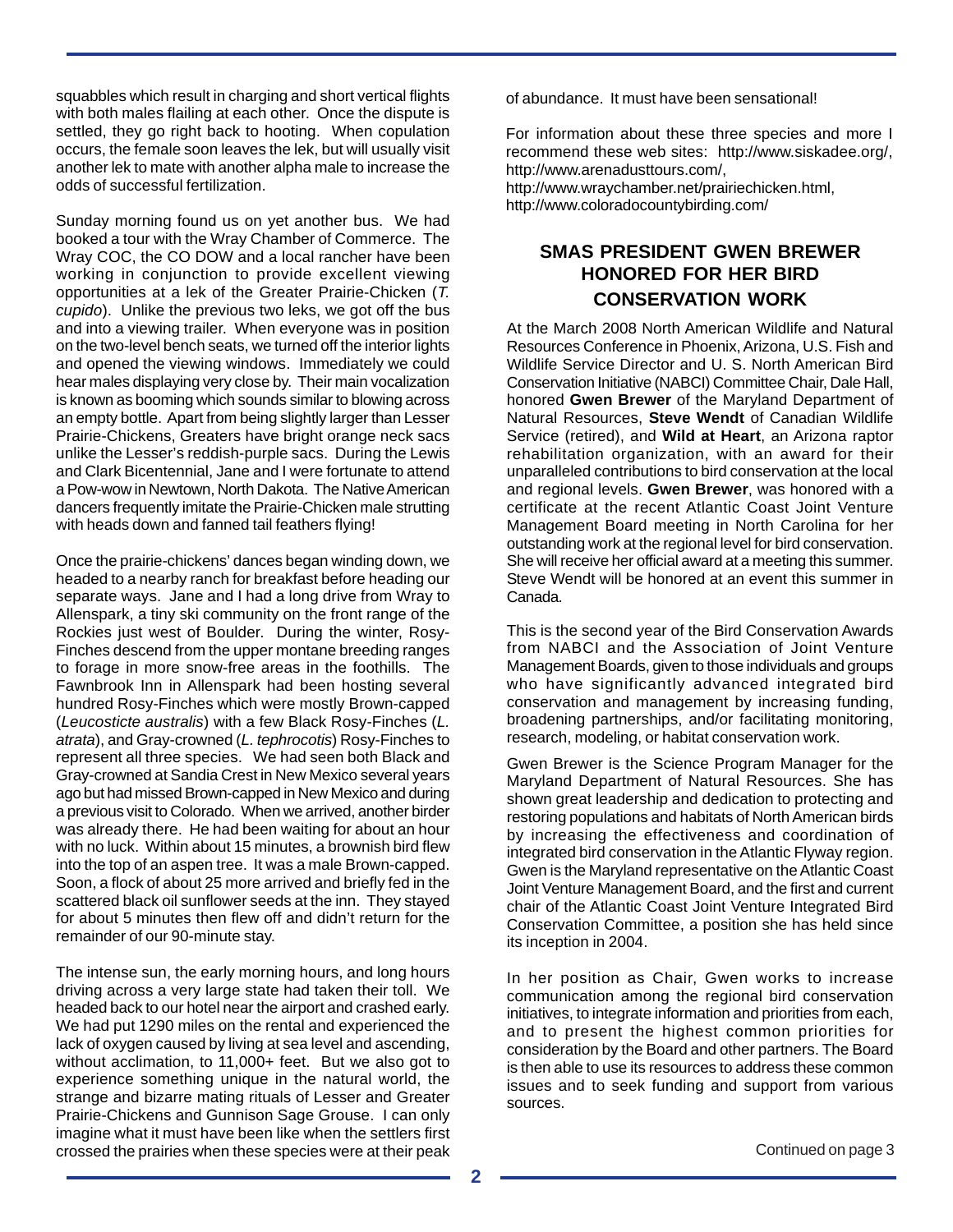Gwen has served as Co-chair of the Northeast Partners in Flight Working Group since March 2003. In this position Gwen demonstrates exceptional leadership in helping Partners in Flight and integrated bird conservation efforts in the Northeast to move from conservation planning to implementation. Gwen has persistently encouraged the Working Group to develop habitat management guidelines and best management practices that can be applied in a coordinated manner across jurisdictions and organizations. She has been an articulate advocate for improved bird monitoring in the Northeast region to the point where creation of a formal coordinated bird monitoring effort was possible.

Gwen works extremely hard to promote these regional partnerships in addition to fulfilling her full time responsibilities for the Maryland Department of Natural Resource's Wildlife and Heritage Service. In Maryland, she is active in bird habitat conservation, research and monitoring, and various volunteer efforts on behalf of birds, including leadership of the Southern Maryland Audubon Society.



Gwen Brewer of the Maryland Department of Natural Resources receives Bird Conservation certificate from Paul Schmidt, Assistant Director of the U.S. Fish and Wildlife Service's Migratory Birds Program. (Photo by NABCI)

#### **SLATE OF NOMINEES FOR ANNUAL ELECTION**

*Bob Lukinic, Chair of Nominating Committee*

The following are nominated as the officers and directors for the July 2008—June 2009 activity year.

President — Bob Lukinic Vice- President — Mike Callahan Treasurer – Will Daniel Secretary – George Jett Director – Warren Walker (3 year term) Director – Jean Artes (3 year term) Director -- Harry Kriemelmeyer (3 year term) Director – Ernest Willoughby (1 year term)

SMAS cannot thank Matt Dement enough for his years as secretary. He did an outstanding job. Matt reluctantly had to give up the position owing to conflicting schedules.

We are glad to nominate Jean Artes again as a director. Our thanks go to Ernest Willoughby for agreeing to stand for dual roles as director and newsletter editor.

This is Harry Kriemelmeyer's first nomination to the Board of Directors. SMAS should certainly benefit from his input.

Further nominations may be made from the floor at the Annual Meeting on 1 June, before the election of officers and directors commences.

#### **RENEWALS DUE FOR "CHAPTER-ONLY" MEMBERS**

Policy for renewals for all Chapter-only Members was changed last year to an annual basis to match our fiscal year of July--June. For all with expiration date of "6/08" on your mailing label, please send in your renewal dues promptly to avoid need and expense for follow-up. Make check to Southern Maryland Audubon and send to: SMAS, Attn: Membership, PO Box 181, Bryans Road, MD 20616. We do thank you for your continued support of our chapter programs.

|                                                                                                | <b>HELP SMAS PROVIDE BINOCULARS FOR SCHOOL AND YOUTH</b><br><b>ENVIRONMENTAL EDUCATION PROGRAMS</b> |  |  |  |  |
|------------------------------------------------------------------------------------------------|-----------------------------------------------------------------------------------------------------|--|--|--|--|
|                                                                                                | <b>DONATION FOR BINOCULAR FUND (tax deductible)</b>                                                 |  |  |  |  |
| Your name:                                                                                     | Amount:                                                                                             |  |  |  |  |
| Your address:                                                                                  |                                                                                                     |  |  |  |  |
| P.O. Box 181, Bryans Road, Maryland 20616<br><b>Mail to: Southern Maryland Audubon Society</b> |                                                                                                     |  |  |  |  |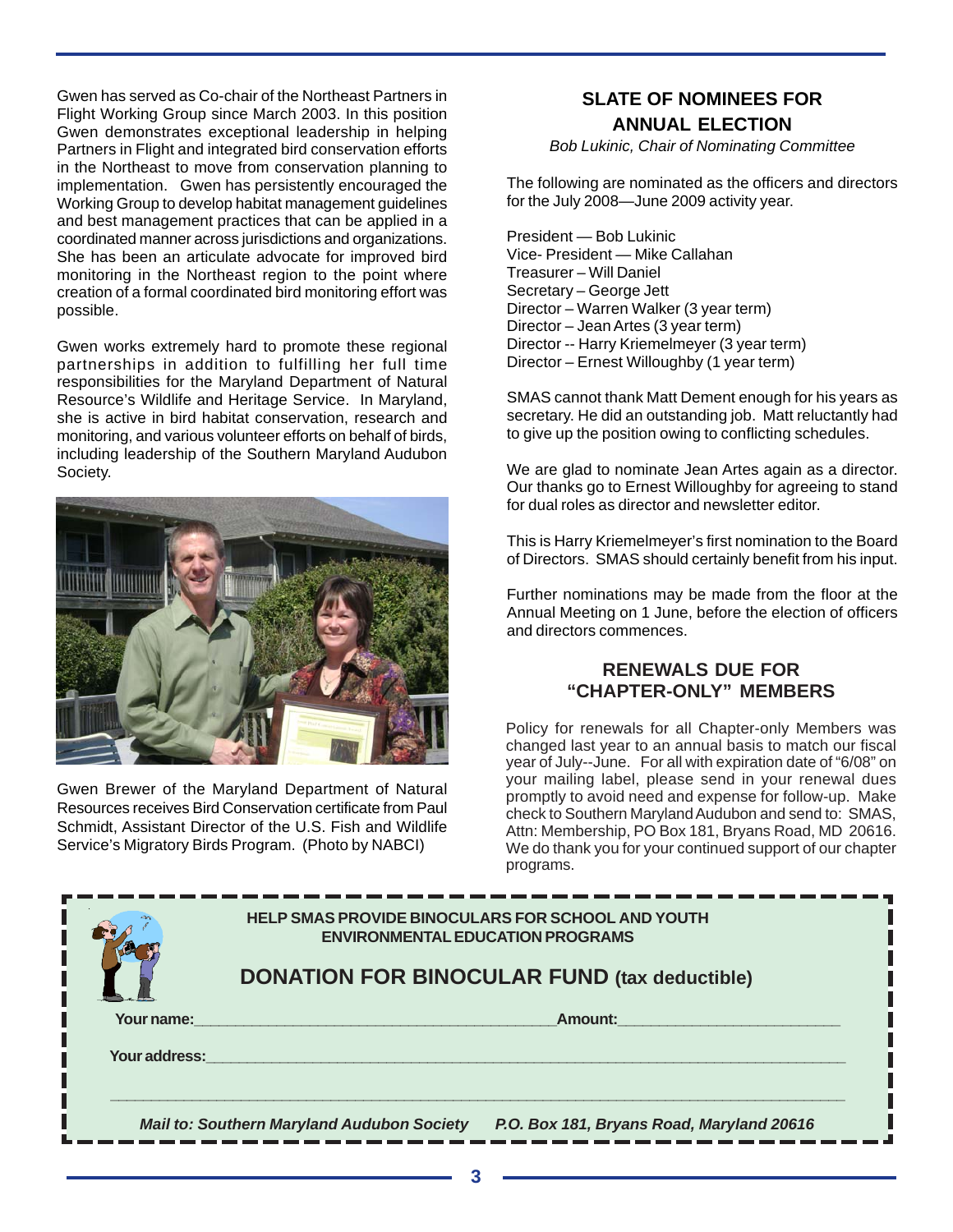# **U.S. TO CONTINUE SELLING OFF MASSIVE WESTERN LANDS AT FIRE SALE PRICES**

STATEMENT OF JOHN FLICKER, PRESIDENT, NATIONAL AUDUBON SOCIETY

*New York, NY, April 28, 2008* - "The administration's recently announced next wave of lease sales in June will further the relentless and shameless devastation of the American west for the benefit of energy companies. Nearly every other month, massive tracts of pristine habitat are put on the block at fire sale prices – with tragic results. If sales like this continue, the mythic west may vanish before our eyes.

"Even Vice President Cheney may not recognize his Wyoming home when he returns after eight years under his own favored policies. Wyoming's sagebrush landscape, which has long defined the state's ruggedness and which shelters scores of unique plants and animals, including its signature species, the Greater Sage-grouse, are rapidly disappearing. In their place is acre upon acre of gas fields and the checkerboard of roads, power lines, pipelines, compressor stations, and wellheads that go with them.

"Audubon does not oppose responsible energy extraction, but this continuous pattern of massive giveaways simply goes too far. We urge the Bush administration and the industry itself to change course. It is time to focus on ways to allow grouse and gas production to coexist. Industry ignores that reality at its own risk. Driving the sage grouse toward extinction could in effect kill the gas industry's own golden goose if the bird receives federal protection."

#### MORE INFORMATION

Last week, the Bureau of Land Management announced the June sale of leases on 260,367 acres of federal land to energy companies in Wyoming – with nearly 40% of these acres representing critical sage-grouse habitat. The news follows sale of 370,000 acres in April. Many conservationists say BLM has failed in recent years to serve as an ecological caretaker of public lands by maintaining the health of the plant and animal species that live there in Wyoming. According to Audubon Magazine, since 2000 the agency has approved more than 17,000 drilling permits in Wyoming. Mule deer and sage grouse populations are plummeting in Wyoming as residents deal with continual ozone air quality alerts brought about by energy extraction.

# **DUDLEY LINDSLEY NAMED CONSERVATIONIST OF THE YEAR**

Congratulations to Dudley Lindsley, who has been selected by Southern Maryland Audubon as our 2008 Conservationist of the Year.

Continued on page 5

#### **FOSTER PARENTS NEEDED**



Southern Maryland Audubon Society sponsors the banding of nestling birds of prey, or raptors, with serially numbered aluminum bands in cooperation with the Bird Banding Laboratory of the U. S. Department of the Interior, as part of our bird research and conservation activities in Southern Maryland. Limited numbers

of Osprey and Barn Owl nestlings become available each year for adoption. The gift of \$10 for an Osprey adoption, or of \$25 for a Barn Owl adoption, contributes to a special fund for the support of raptor research and raptor conservation projects. The foster parent receives:

- A certificate of adoption with the number of the U. S. Department of the Interior band, and the location and date of the banding.
- Information on the ecology and migration patterns of the species, photo of a fledgling, and any other information on whereabouts or fate of the bird that may be available.

Interested? Here's how to become a foster parent of an Osprey or a Barn Owl. Send \$10.00 for each Osprey, or \$25 for each Barn Owl to:

**Southern Maryland Audubon Society ATTN: Adoption Program 11350 Budds Creek Rd. Charlotte Hall, Maryland 20622**



| <b>ADOPT A RAPTOR</b>                                                  |  |  |  |  |
|------------------------------------------------------------------------|--|--|--|--|
| Name:                                                                  |  |  |  |  |
| Address:                                                               |  |  |  |  |
|                                                                        |  |  |  |  |
|                                                                        |  |  |  |  |
| I wish to adopt (check one):                                           |  |  |  |  |
| (number of) Osprey, \$10.00 each<br>(number of) Barn Owl, \$25.00 each |  |  |  |  |
| <b>Amount Enclosed:</b>                                                |  |  |  |  |
| (Make checks payable to:<br><b>Southern Maryland Audubon Society)</b>  |  |  |  |  |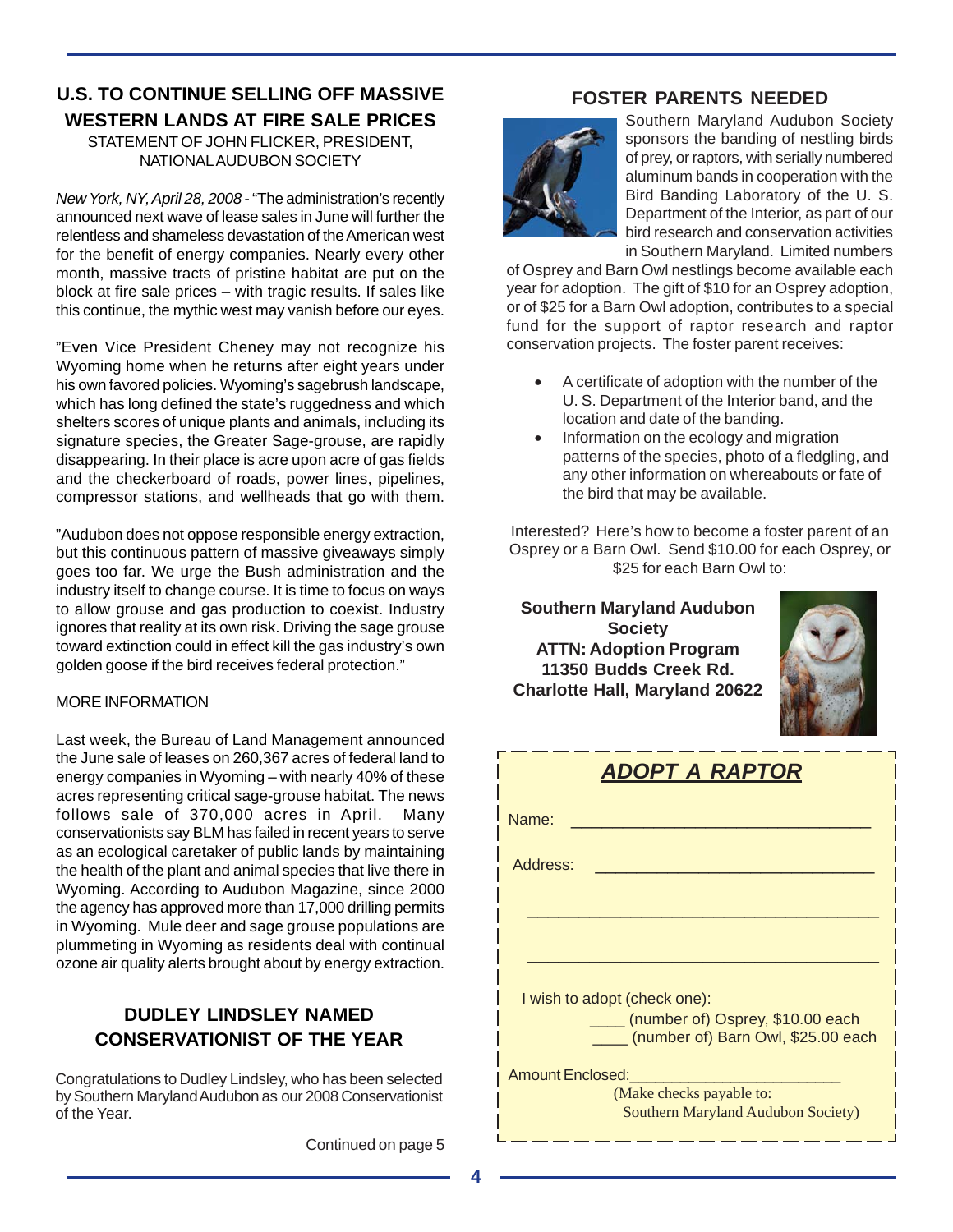Dudley has been an active environmentalist and conservation-minded citizen for more than forty years in Southern Maryland, protecting the environment and working for sensible air, land and water use.

She was a charter member of the Potomac River Association of St. Mary's County in 1967 and has remained active with the group.

She joined Sierra Club Southern Maryland Group soon after it was organized and currently serves as secretary on the executive committee. Each year, she has helped organize the picnic for the attendees and swimmers at the Potomac River Swim for the Environment at Point Lookout State Park. Swimmers are taken across the river by boat to Hull, and swim nearly eight miles back to Point Lookout.

For more than 30 years, she worked with the Potomac River Association and Sierra Club Southern Maryland Group to save Myrtle Point from development. In 1997, Program Open Space funds were used to purchase the 192 acre parcel on the Patuxent River in St. Mary's County, which became a county park. Following this victory, Friends of Myrtle Point Park was organized to protect and promote appropriate use of the park. Dudley serves as secretary of the group. For information go to www.myrtlepoint.org.

For more than 20 years, Dudley has volunteered to help school group tours at Battle Creek Cypress Swamp Sanctuary, and Flag Ponds Nature Park, both in Calvert County.

Maryland Conservation Council was fortunate to have Dudley as president in 1993-1994.

Dudley also is a member of Southern Maryland Audubon Society.

We salute Dudley with our appreciation for her devotion and dedication to protecting and preserving the environment of Southern Maryland.

The Conservationist of the Year Award will be presented to Dudley at the annual meeting on June 1.



American Avocet (*Recurvirostra Americana*), photographed at Hart-Miller Island State Park near Baltimore on Saturday, April 26, by George Jett.

**Maryland Audubon Society** 

#### ○○○○○○○○○○○○○○○○○○○○○○○○○○○○○○○○○○○○○○○○○○○○ ○○○○○○○○○○○○○○○○○○○○○○○○ **MEMBERSHIP APPLICATION**

- Please enroll me as a member of the Audubon Family and the Southern Maryland Audubon Society. I will receive the chapter newsletter, *The Osprey*, and all my dues will support environmental efforts in Southern Maryland.
- Please enroll me as a member of the National Audubon Society at the Introductory Offer. My membership will also include membership in the Southern Maryland Audubon Society. I will receive National's *Audubon* Magazine, the chapter newsletter, *The Osprey*, and support national and local environmental causes. A fraction of my dues will be returned to the local chapter.

|   |                                                                                                             |   | <b>Mail to: Southern Maryland Audul</b><br><b>Attn: Membership</b><br><b>P.O.Box 181</b><br><b>Bryans Road, MD 20616</b> |      |
|---|-------------------------------------------------------------------------------------------------------------|---|--------------------------------------------------------------------------------------------------------------------------|------|
|   | <b>Chapter-Only Dues</b> (new/renewal)<br>Make check payable to<br><b>Southern Maryland Audubon Society</b> |   | National Dues, Make check payable to<br><b>National Audubon Society</b>                                                  |      |
| ப | Individual/Family $_{20}$ $_{2yr}$ \$20 $_{2yr}$ \$38 $_{3yr}$ \$56                                         | ப | Introductory Offer - 1 year                                                                                              | \$20 |
| ப | $1 \text{yr } $15$ $2 \text{yr } $28$ $3 \text{yr } $42$<br>Senior/Student                                  | ⊔ | Introductory Offer $-2$ year                                                                                             | \$30 |
| ப | Senior (0ver 62) $$250$                                                                                     |   | Senior/Student                                                                                                           | \$15 |